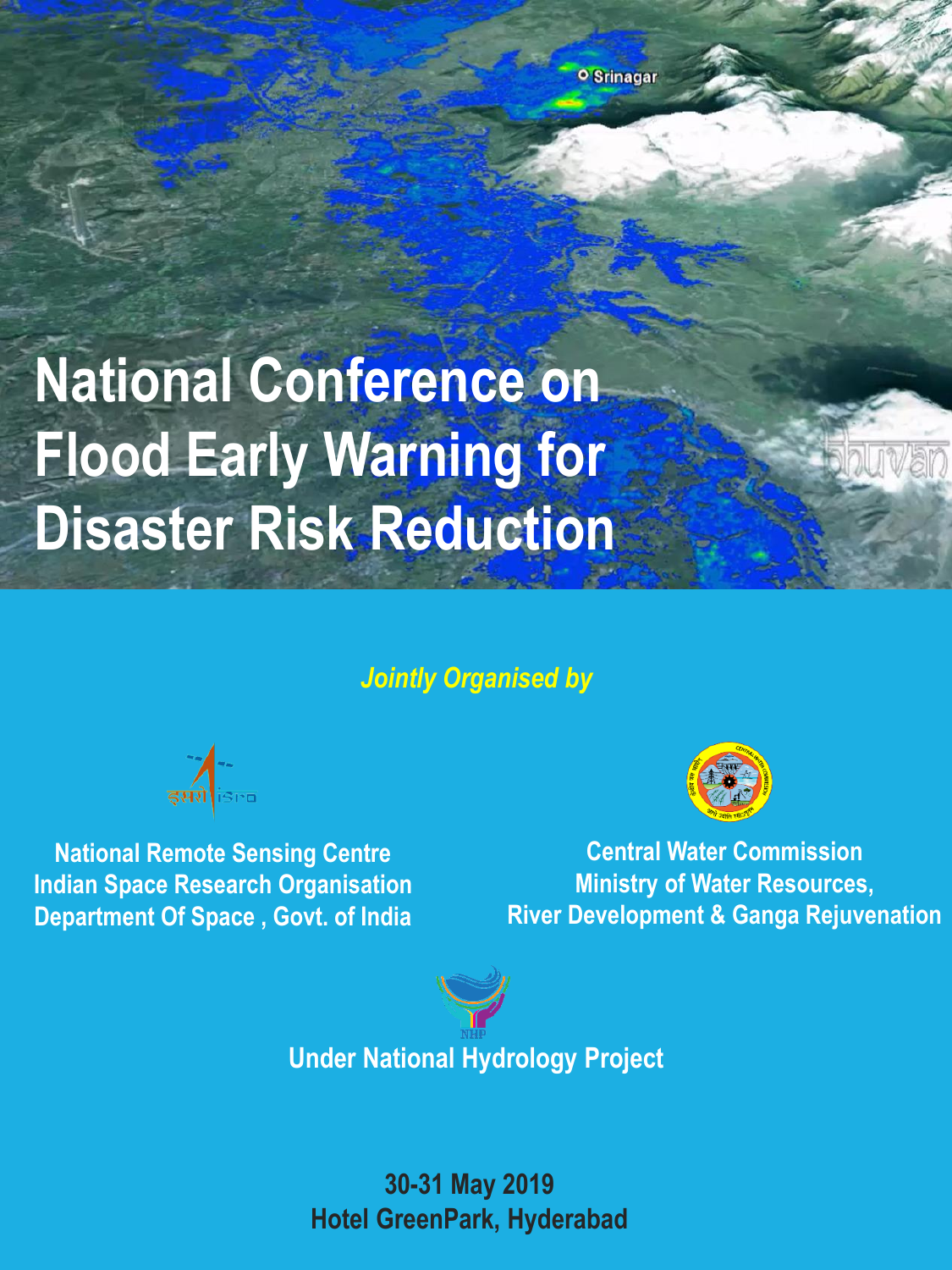## **Background**

Significant technological advancements have been witnessed in the recent past in the area of flood disaster risk reduction. Spatial flood early warning is one among them, which is gaining momentum due to availability of space based inputs, high resolution Digital Terrain Models, advanced modelling softwares, and high end computing systems. There is need to discuss & debate the ideas on the technological trends in flood early warning system development. In view of this, it is proposed to organise a National Conference on "Flood Early Warning for Disaster Risk Reduction" jointly by National Remote Sensing Centre, ISRO, and Central Water Commission, MoWR, RD & GR under National Hydrology Project during 30-31 May 2019.

**About NHP:** National Hydrology Project is to improve the extent, quality and accessibility of water resources information, and to strengthen the capacity of water resources management institutions in India.

### **Objective**

To bring synergy amongst researchers and modelers on the latest technological developments on flood early warning and to discuss on the methodological aspects, database requirements, scale, etc to upscale the activity at National level.

### **Call for Papers**

Papers are invited covering recent trends in the identified themes with focus on innovative technologies. The authors are requested to submit an abstract of their research work of not more than 500 words for review. The soft copy of the abstract/paper should be submitted online through conference website [\(http://nhp.mowr.gov.in/NRSC\\_conference/Default.aspx](http://nhp.mowr.gov.in/NRSC_conference/Default.aspx)).The authors will be notified the acceptance of the abstract after review by the technical committee. The final manuscript must be submitted as per the given format. It is proposed to bring proceedings of the conference comprising the selected peer-reviewed papers.

| <b>Important Dates</b>     |                |
|----------------------------|----------------|
| Submission of abstracts    | April 05, 2019 |
| Acceptance of abstracts    | April 12, 2019 |
| Submission of final papers | April 26, 2019 |
| Acceptance of final papers | May 10, 2019   |

### **Target audience**

Scientists, engineers, managers, flood disaster management authorities, decision makers working in the field of flood early warning/flood disaster studies and in the specified themes as given below.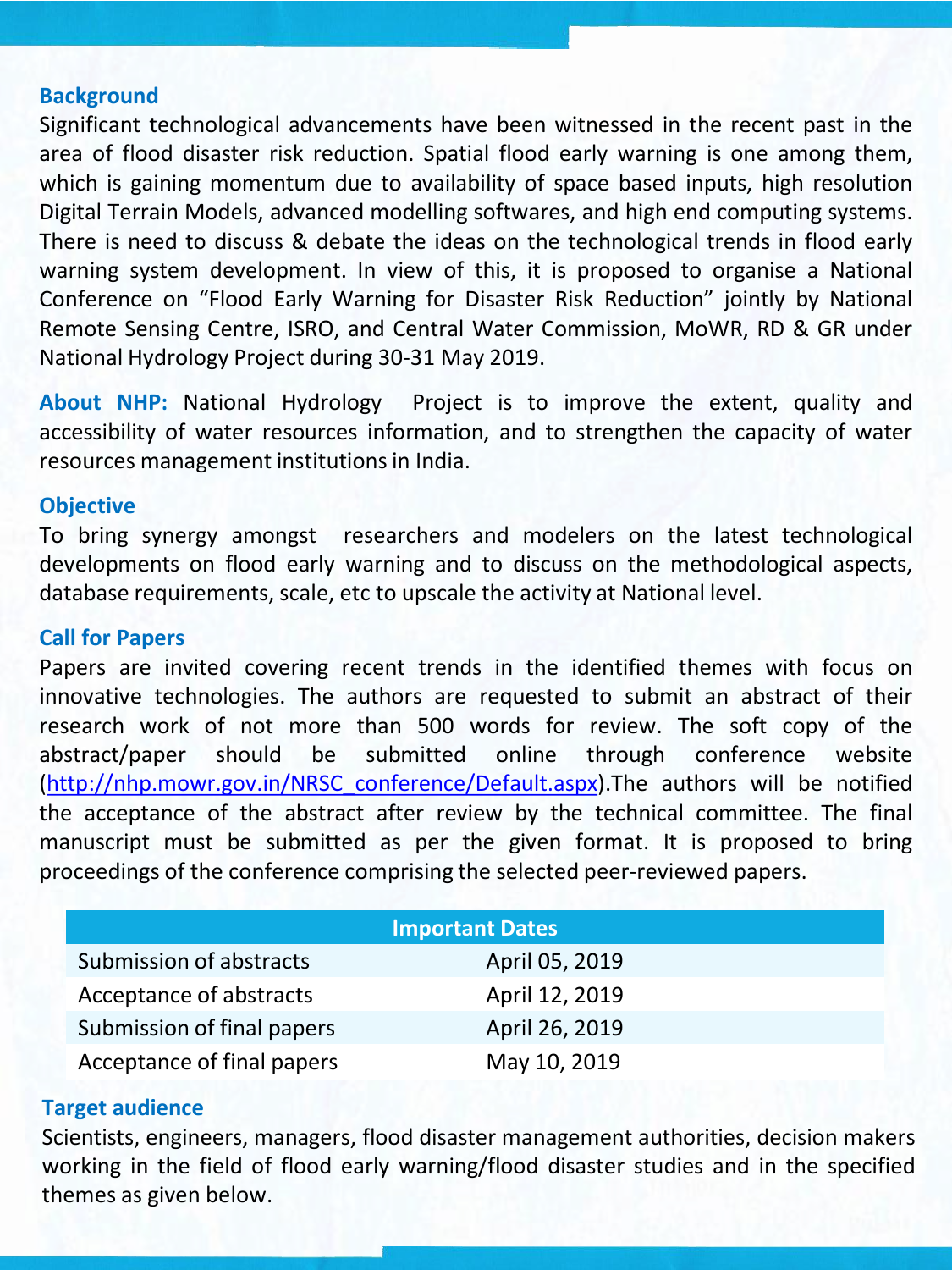#### **Themes**

The conference shall deliberate on the following themes for best technological solutions to flood disaster risk reduction in the country.



**Flood Early Warning:** Flood forecasting, Hydrological modeling methods and approaches; Issues and challenges in flood early warning, Reservoir operations, GLOF, Dam Break, Hydro-meteorological network in India, etc.



**Spatial Flood Early Warning:** Spatial flood inundation simulations; 2D simulations; Storm surge modeling, Challenges and issues, role of high resolution digital elevation models, etc.



**Urban Flood Modeling:** Technological trends in urban flood Modeling and early warning; cause of urban flooding, role of Doppler Weather Radar data in urban hydrology, ground instrumentation, data constraints, etc.



**Climate Change Impact:** Extreme hydro-meteorological events now and in . future; flash floods forecast; role of satellite based rainfall forecast products and its accuracies, climate change impact on extreme events, etc.



**Emergency Preparedness:** Role of satellite communications, satellite remote sensing, spatial database, Sensors & ground instrumentation, disaster risk reduction techniques, field experiences, etc.

## **Registration**

There is no registration fee for attending the conference. However, the participation is by invitation only (selected paper presenters, invited speakers, field experts, experts working in flood disaster management, State and Central Disaster Management Authorities, concerned NHP stake holders, and decision makers).

## **About Hyderabad**

Hyderabad is the capital city of of Telangana State. The city was founded by Muhammad Quli Qutub Shah in 1591. The city is located on the Deccan Plateau and it is the fifth largest city of India. The city of Hyderabad is known for pearls, Kalamkari handicraft, Kuchipudi dance, cuisines etc. Hyderabad offers a variety of tourist attractions and it is like a treat for lovers of history, art, architecture with several ornate tombs, palaces and mosques adorning the old city. HITEC City is an Information Technology, Engineering, Health informatics and Bioinformatics campus in the suburbs of Hyderabad, Ranga Reddy district, India.